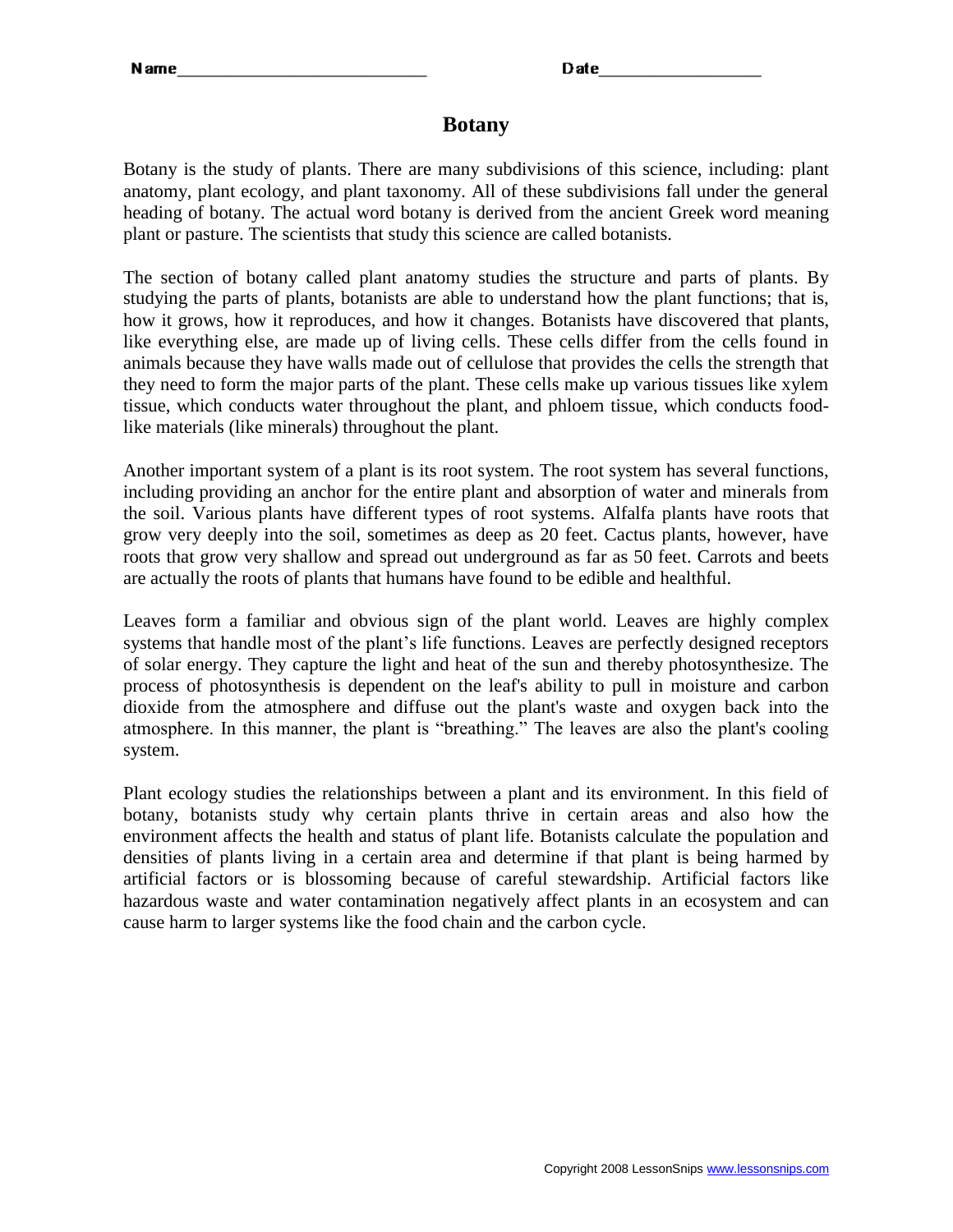# **Botany (Cont'd)**

Plant taxonomists are the botanists who study and organize the naming of plants. The first such botanist was an ancient Greek student named Theophrastus who classified almost 500 different plants based on the characteristics of their stems, leaves, and flowers. This worked for many centuries until the 1700's when a Swedish botanist named Carolus Linnaeus devised the naming system that is still in use today. Plants are given two names. One name is a twopart Latin scientific name. The other name is a common name, which can be different in many languages. For example, the *Rosa carolina* is a rose that is also known as the Carolina Rose or the Pasture Rose. However, botanists use the Latin name so that no one is confused as to which plant is being studied. There are some plants, like the Plantain, that have as many as 300 common names. Over 300,000 plants have been identified, so it is important to have a classification system that organizes all these different plants in an efficient way.

Horticulture is the science of plant cultivation. Generally, this refers to understanding farming and gardening, however, every farmer and gardener understands many of the principles of botany in order to successfully cultivate various plants.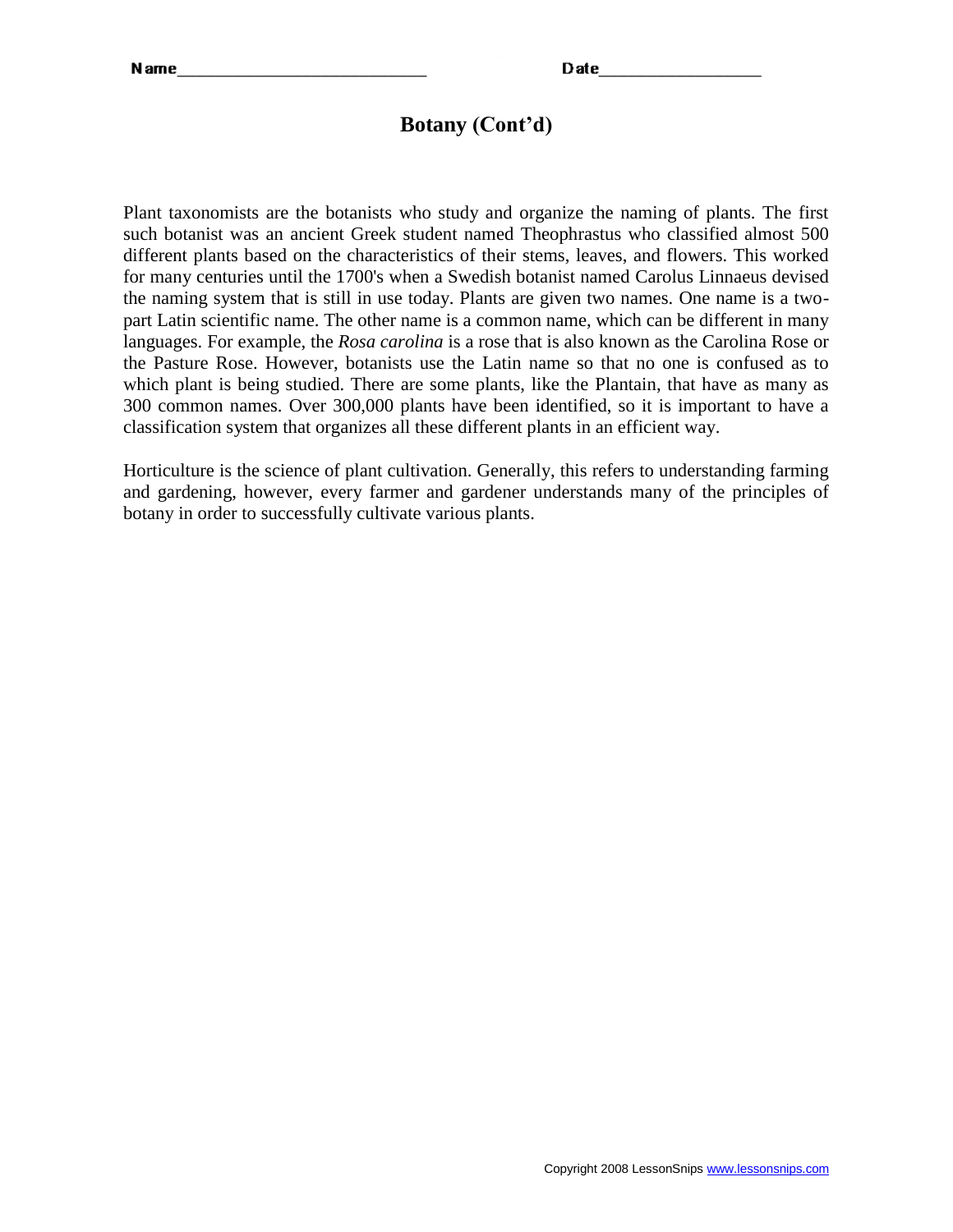# **Botany Questions**

#### **Multiple Choice:**

1. Botany is the study of:

- a. Science
- b. Animals
- c. Plants
- d. Planets

2. This tissue conducts water through a plant:

- a. Xylem
- b. Phloem
- c. Plantain
- d. Oxygen

3. Plant cells differ from animal cells because they have walls made out of:

- a. Chlorophyll
- b. Cellulose
- c. Carbon
- d. Water

### **True or False:**

\_\_\_\_ 4. Theophrastus classified almost 500 different plants based on the characteristics of their stems, leaves, and flowers.

\_\_\_\_ 5. Leaves are highly complex systems that handle most of the plant's life functions.

\_\_\_\_ 6. The actual word "botany" is derived from Latin.

### **Fill Ins:**

7. These are the botanists who study and organize the naming of plants: \_\_\_\_\_\_\_\_\_\_\_\_.

8. Plant ecology studies the relationships between a plant and its \_\_\_\_\_\_\_\_\_\_\_\_\_\_\_\_\_\_.

9. \_\_\_\_\_\_\_\_\_\_\_\_\_ and \_\_\_\_\_\_\_\_\_\_\_\_\_\_ are actually the roots of plants that humans have found to be edible and healthful.

10. A Swedish botanist named \_\_\_\_\_\_\_\_\_\_\_\_\_\_\_\_ devised the naming system for plants that is still in use today.

11. The process of  $\qquad \qquad$  is dependent on the leaf's ability to pull in moisture and carbon dioxide from the atmosphere and diffuse out the plant's waste and oxygen back into the atmosphere.